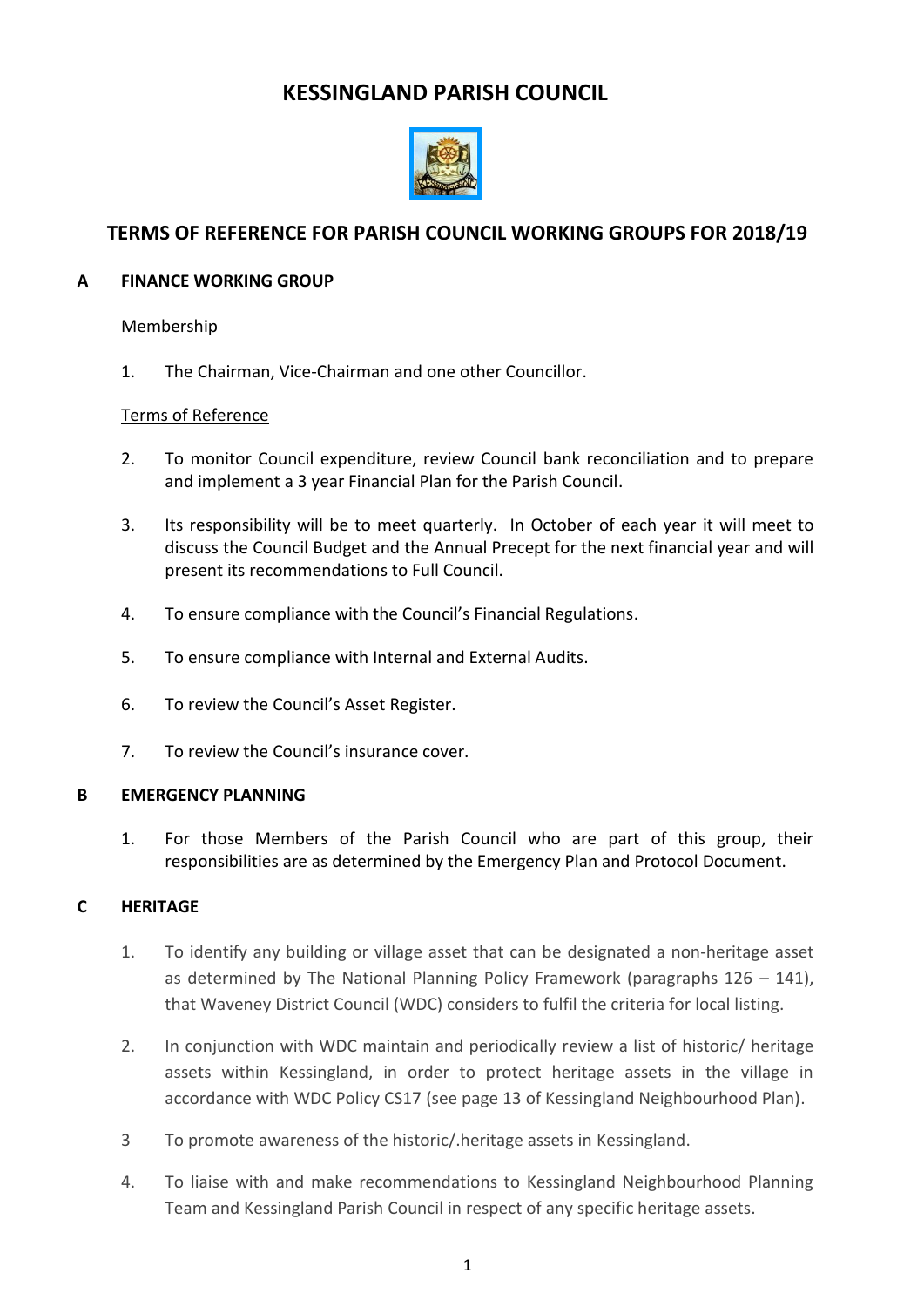# **D HIGHWAYS AND FOOTPATHS**

- 1. To liaise with Suffolk County Council over highways, footpaths and traffic management issues.
- 2. To liaise with Suffolk Constabulary and the Police Community Support Officer (PCSO) for Kessingland in particular over highways, footpaths and traffic management issues.
- 3. To meet as required and to report to Full Council after each meeting.

# **E LEISURE & AMENITIES**

#### Maintenance of Open Space and Assets on Parish Council Owned Land

- 1. To deal with all issues in the community that relate to the Parish Council's assets and areas of open spaces, including allotments and the marshes. To include but not be limited to grounds maintenance and general maintenance of playing fields and open space, bus shelters, litter bins, dog bins, grit bins and benches within the ownership of the Parish Council.
- 2. The Leisure & Amenities Working Group will have overall responsibility of all village assets. Where any projected expenditure is required, prior approval of the Responsible Finance Officer for the Council is required.
- 3. To make recommendations to Full Council for any expenditure to be incurred in relation to the maintenance and upkeep of Parish Council assets or for the purchase of any equipment / machinery.
- 4. To review the provision of the grounds maintenance service, including all contracts and to develop a rolling maintenance programme for the future upkeep of Council assets, including future budgetary estimates.
- 5. To review any playground / open space safety reports and to recommend proposed courses of action to Full Council.
- 6. To undertake research and investigate opportunities for obtaining grants for improving / extending leisure and amenities projects, whether led by the Parish Council in jointly with other bodies.

#### Allotments

- 7. The Councillor designated to carry out the administrative role in respect of the Council's allotments will be responsible for ensuring that the Council's allotments are fully utilised and maintain a record of allotments and allotment holders. S/he will advise the Parish Clerk of those allotment holders who are not complying with the terms and conditions of their rental.
- 8. Any action that needs suspension or eviction of an allotment holder will not be taken until Full Council has been made aware of the circumstances, and it will be the Full Council that will make the final decision.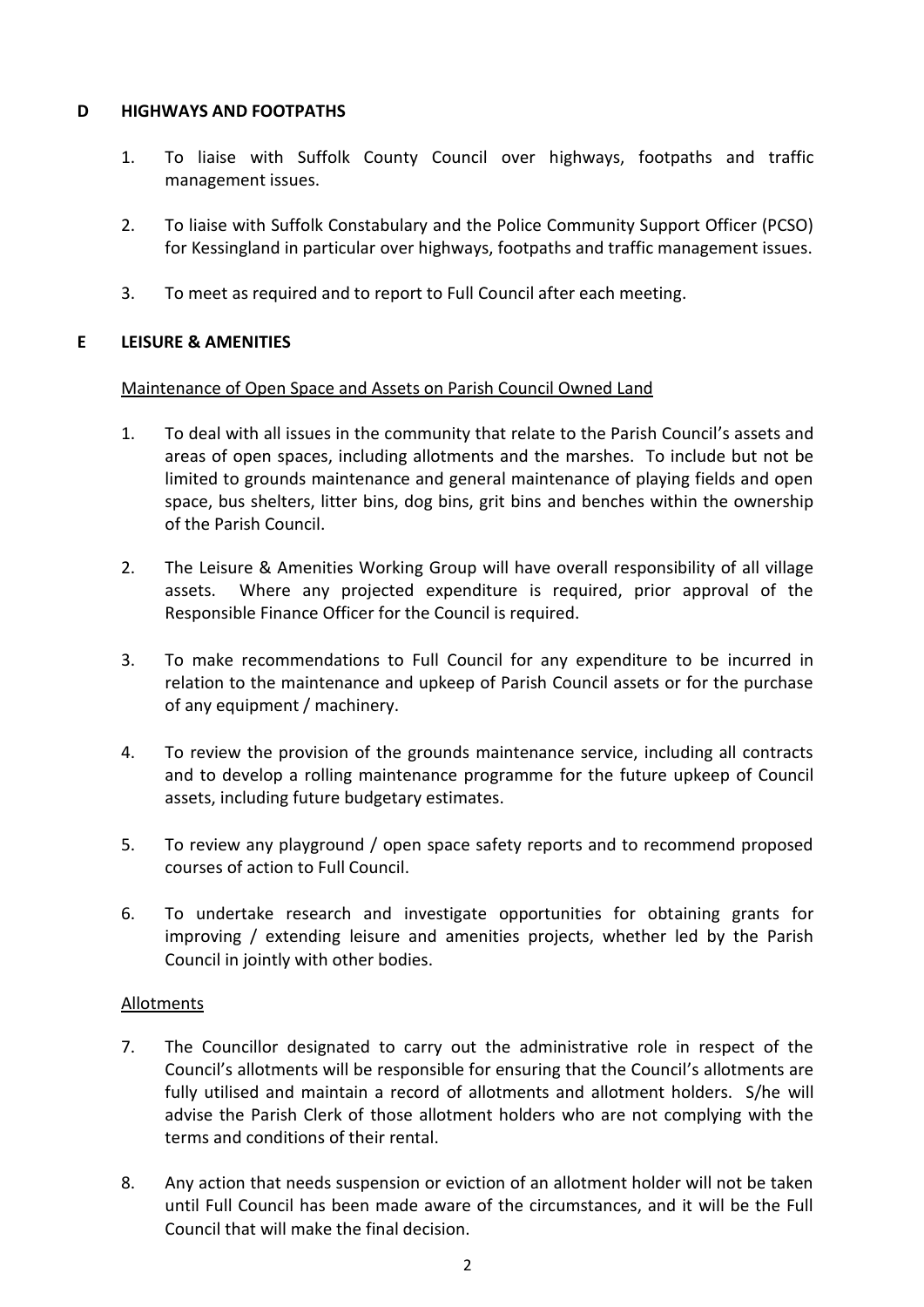### Kessingland Beach

To keep an overview of Kessingland Beach and Promenade area through the activities of the Beach Warden(s) and to report the need for any works to Waveney District Council / Waveney Norse, the Environment Agency or other relevant body, as appropriate.

#### **Meetings**

9. This Group will meet as and when required, and report and make recommendations to Full Council after each meeting.

#### **F PERSONNEL**

#### **Purpose**

This Working Group is appointed to oversee all staffing matters, subject to budget and expenditure limits set by the Parish Council.

#### Membership

- 1. The Committee will be comprised of 5 Members.
- 2. The Membership of the Committee is established annually at the Annual Parish Council Meeting or when necessary at a Council meeting.

### Quorum

- 3. The Committee will meet at least once a year and the quorum shall be 3 Members.
- 4. Meetings will be held without the presence of the press and public due to the personal nature of the business to be transacted.

#### Powers and Responsibilities

- 5. To establish and keep under review the staffing structure.
- 6. To draft, implement, review, monitor and revise policies for staff and to make recommendations to the Parish Council for their adoption.
- 7. To review salary pay scales for all categories of staff.
- 8. To oversee the recruitment and appointment process of staff and to make recommendations to the Council on the process to be followed.
- 9. The development / review / negotiation of contracts of employment with staff.
- 10. To establish and review performance management (including appraisals) and staff training programmes for staff.
- 11. To deal with any employee disciplinary matter in accordance with the Council's Disciplinary Procedures. Any investigation which could result in the dismissal of a member of staff must be referred to Full Council.
- 12. To keep under review staff working conditions and health and safety matters.